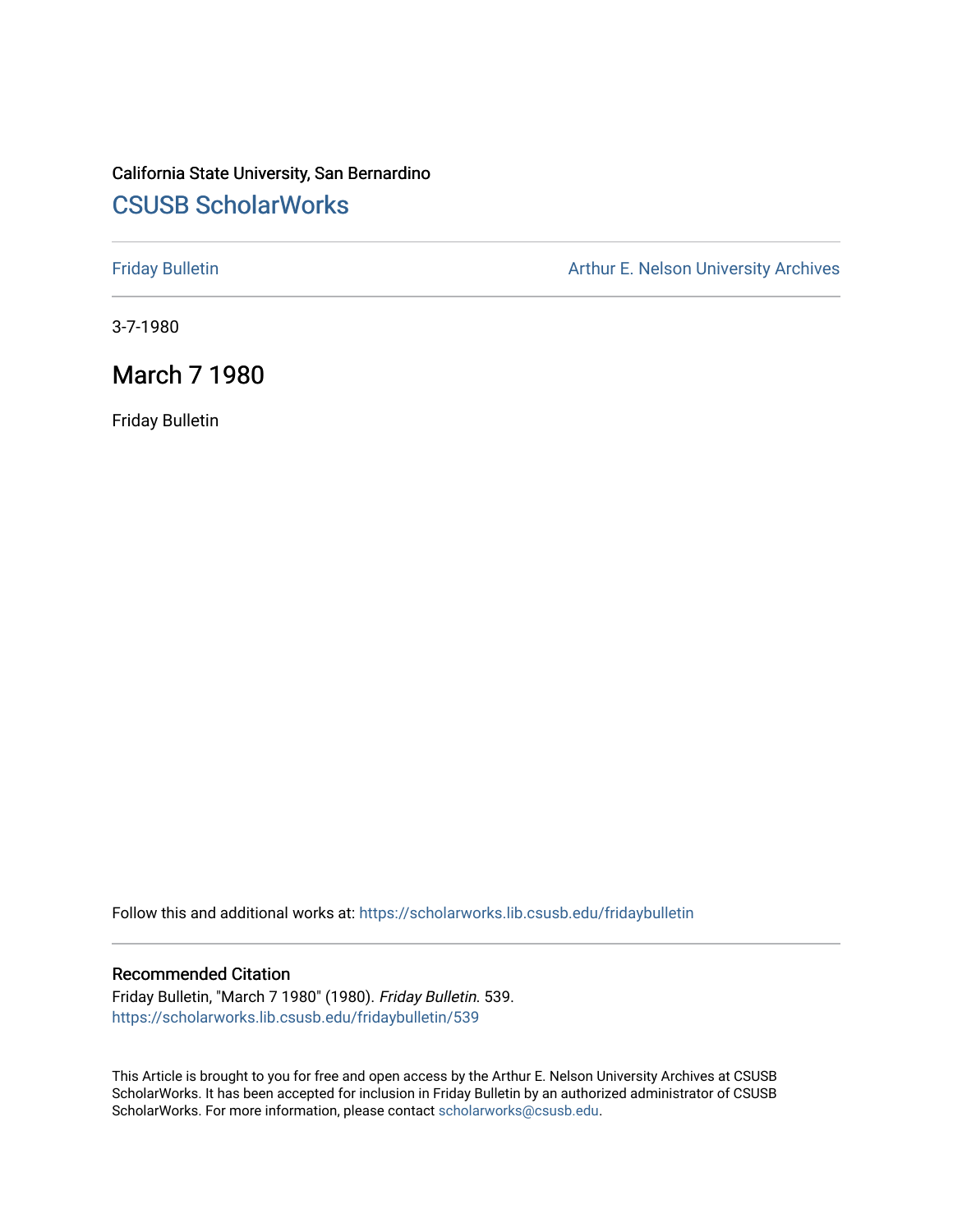# THE BULLETIN

CALIFORNIA STATE COLLEGE . SAN BERNARDINO



JARVIS II OPPOSITION

March 7, 1980

The CSUC Board of Trustees has voted opposition to the Jarvis II initiative and has vowed "to mount an educational program" to inform the public of Its inplications.

The following is a general background evaluation of the initiative proposition:

Basic Provisions - Jarvis II, on the June, 1980 ballot, calls for:

- 1. Income taxes shall not exceed 50% of those rates in effect for the 1978 taxable year.
- 2. Indexing tax brackets to keep up with inflation to be put into the State Constitution.
- 3. Repealing the business inventory tax.

Background - The passage of Jarvis IX would put the above provisions in the State Constitution. Legislation enacted in 1979 has already totally repealed the business inventory tax and fullyindexed the income tax for a two-year period. The passage of Jarvis II would make this statutory law into constitutional law. Statutory law can be changed by the Legislature and constitutional law can be changed by a 2/3 vote of the registered voters.

Fiscal Impact - According to William Hamm, Legislative Analyst, passage of Jarvis II would result in a \$4.9 billion revenue loss in fiscal year 1980-81 and \$4.4 billion in 1981-82. Because the State Constitution requires that the State operate within a balanced budget, immediate cuts in spending will have to be made. The reserve in the general fund (surplus) will be nearly gone by the end of fiscal year 1980-81 as a result of the bail-out following Jarvis I.

According to Senator Alan Rodda, "... approximately four fifths of the State \* \* \* (Continued on page **2)** 

\$170,500 BID RECEIVED K. L. Neff Construction Co. of Ontario is the apparent suc-<br>FOR CHILD CARE CENTER cessful bidder on the College's Child Care Center Building cessful bidder on the College's Child Care Center Building.

**At a bid opening held March 4 in San Bernardino County offices, four bids were received:^ K. L. Neff Construction Co., \$170,500; Howard Edmiston, \$185,600; Eason Construction Co., \$185,995 and Hubbs Equipment Co., \$227,225.** 

**Vice President J. K. Thomas states that he is well pleased with the newest group of bids which were called for after the lowest bid in the original January opening came in \$43,933 over available funds. Following that, both the City and County of San Bernardino, which are jointly funding the project, increased their contributions to bring the amount to \$190,000. Additionally, the architect revised the plans to reduce the cost of construction.** 

**Although the Neff bid is well within the allocation, other expenditures, such as architect and inspection fees, must be paid from the funds.**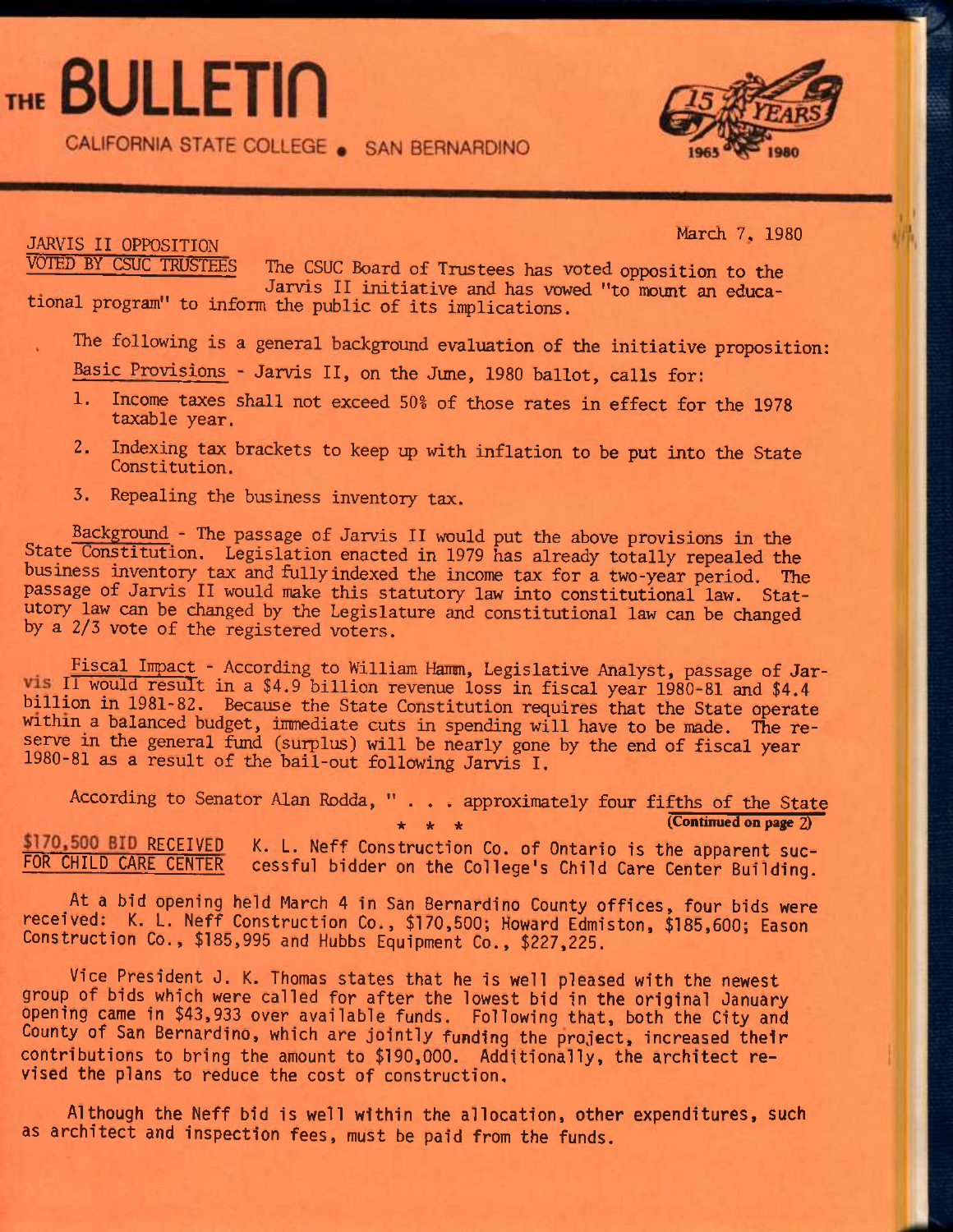JARVIS II Continued from page 1

Budget is State money which is spent at the local governmental level to support such programs as education, health and welfare services, and property tax relief." Because many

programs funded in the State Budget are mandated by State law or the Constitution, it is very likely that the burden of the cuts will fall on education. The next heaviest hit is likely to be health and welfare expendi-

Legislative, judicial and executive expenditures account for less than 2% of the budget. If all State employees whose services were financed from the general fund were fired, and the universities, state colleges, prisons, mental hospitals, etc., were closed, the savings would not be sufficient to offset the revenue loss from the passage of Jarvis II. Obviously all of these things can not be done. Inat is why large cuts can be expected in educational institutions. *\* it \** 

*MEETINGS FOR TEACHER CORPS PARTICIPANTS ^ET FOR MON., MARCH 17* 

*Two* informational *meetings for College* faculty *who are interested in receiving information on Teacher Corps and ways to be involved in Project Ripples* during *the 1980-81 school year, are planned for Monday, March 17.* 

The project schools include Franklin Elementary, Clement Junior High and Red*lands Senior High, all in Redlands.* 

*The first meeting will be from noon to 1 p.m., the second, from 4 to 5 p.m., both in LC-54. Those interested who cannot attend either of the meetings but ho would like information, are asked to call Joe Gray, Ext. 7203 or 7204.* 

*^ ^ it* 



EMPLOYMENT AVAILABLE

Cal State students seeking employment this **IN TAKING 1980 CENSUS Spring may find an answer in the 1980 census.** 

**Applications are being accepted for people to work on the 1980 census**  in the local area, according to President John M. Pfau, who is a member **ot Mayor Holcomb s committee to publicize the census. The jobs include** 

**enumerators who work in the field, mostly evening and Saturday, to contact people who were not at home weekdays; crew leaders, primarily field work; clerks and semor clerks for office operations and senior clerks for field operations, Bilingual applicants are especially needed.** 

**Applicantions should be made at the Census Bureau district office, 494 E St., San Bernardino, from 8 a.m. to 5 p.m., Monday through Friday. (Phone 383-5579) \* \* \*** 

COMPUTER SEMINAR

Instruction on use of the new Hewlett-Packard graphics system COVERS USE OF NEW will be given by Herb Nickles in a seminar Tuesday, March 11, GRAPHICS SYSTEM at 3 p.m. in LC-13. An overview of the machine's canability at 3 p.m. in LC-13. An overview of the machine's capabilities

and lessons on how to draw multicolored charts and graphs with ease, will be given.

PERSONALS Tony Britto (Receiving) returned

*to wo/ik tlvu weefe lollowtng a 13* week leave of **bsenc** during

which he recovered from triple by-pass heart *6uAg2Jiy. \* % i* 

*EMPLOYMENT* Cler. Asst. IA, Child Care Cntr.<br>**OPPORTUNITIES** Temp to 6-20-80; P-T; required Temp. to 6-20-80; P-T; req:type 50 wpm; salary: \$4.45/hr; apply by March 14.

## **CSCSB BULLETIN**

The California State College, San Bernardino BuLLhTiN is published by the Office of Col-lege Relations, AD-151, Ext. 7217. Mutcnal tor publication must be received by noon Tuesday before the Friday of publication.

Editor Barbara Nolte

Printed at Duplicating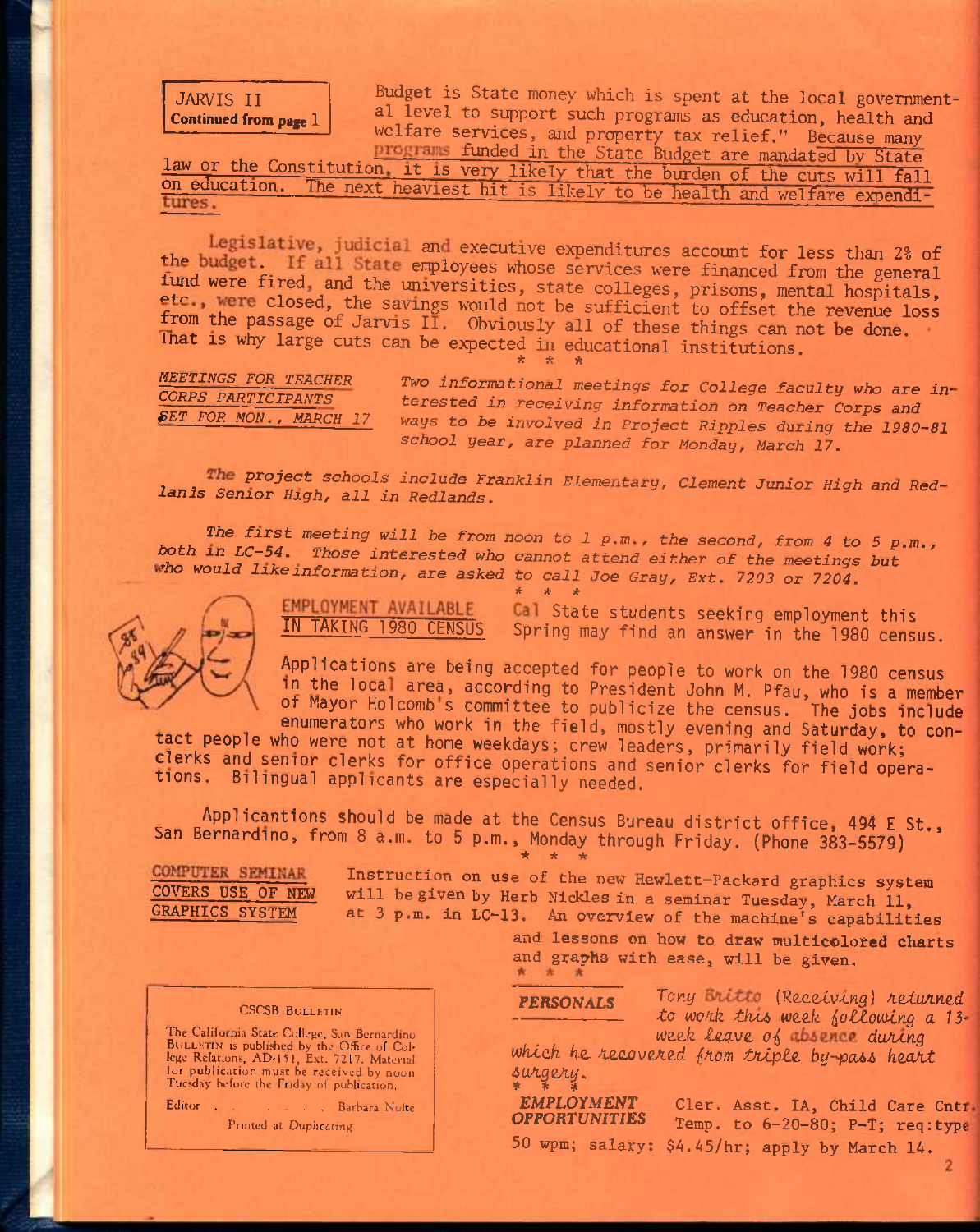

16 TALKS PRESENTED This week the Speakers Bureau set a new re-<br>BY CSCSB SPEAKERS cord for number of College speakers appeari cord for number of College speakers appearing FOR FONTANA PROGRAM on one program. Last Wednesday. 16 speeches were delivered by CSCSB faculty and adminis-

trators at the Fontana Unified Schools' Inservice Day. Fourteen gave talks, two of them made two, to teachers and staff of the Fontana Unified School District of all grade levels.

CSCSB speakers who participated in the day-long program were Francesca Bero, Jim Charkins, Charles Christie, G. Keith Dolan, Carol Goss, Dianne Irwin, Frederick Keene, Loralee MacPike, Ward M. McAfee, Renate Nummela, Michael Rose, Alexander Sokoloff, Charleen Swanson, and Robert West. Drs. Poland and West made two separate presentations.

The Fontana talks beat last year's record when six speakers presented a full day's program at Chino High School in January, 1979. In addition to the 16 Fontana talks, five others were given this month to different organizations, and 20 more are booked through March,with requests coming in daily. *\* \* i:* 

*BAROQUE AND 19TH CENTURY Music for a Sunday afternoon will be presented in a PIECES IN SUNDAY CONCERT . concert by the Chamber Orchestra March 9. Well known Baroque selections will be combined with three 19th Century pieces in the program, beginning at 3 p,m, in the Recital Hall.* 

*Admission is \$1.50 for adults; students and children admitted free.* 

*The concert is the first major program of the 14-member student orchestra, directed by Richard Saylor, which was reorganized last quarter. +* 

*CONCERT CHOIR IN CONCERT An avant garde cantata, a major Brahms choral work OF VARIED MUSIC SELECTIONS and a hymn to Joan of Arc will be sung by the College Concert Choir Wednesday evening, March 12.* 

*The concert begins at 8:15 in the Recital Hall. General admission'is \$1.50\ students and children are admitted free. Dr. Loren Filbeck is the conductor of the 34-voice student choir. Denise Nannestad, graduate student, accompanies.* 



CRIME TIP - Ground rules to follow if you receive a harassing call: 1) If<br>the caller remains silent after you answer, hang up. 2) If a caller makes an

obscene remark, hang up. They like nothing better than to have you ask who they are or what they want. *Z)* If you are unsure of the nature of the call, do not release your name or other personal information.

**+**  • FREE PHYSICAL EXAMS - March 11 & 13, 8 a.m. to 3 p.m.. Call Ext. 7641 for appointment. RN Nursing students will give the exams in the Health Center.

**+** 

- CSCSB 15TH ANNIVERSARY Make a note of the date Sunday, April 27, Open House, 11 a.m. to 5 p.m. All students, faculty and staff and their families invited.
- **+**  LAST ,TWO PERFORMANCES of "The Robber Bridegroom." Call Ext. 7452 for possible last-minute cancellations of reservations for tonight or tomorrow night's show.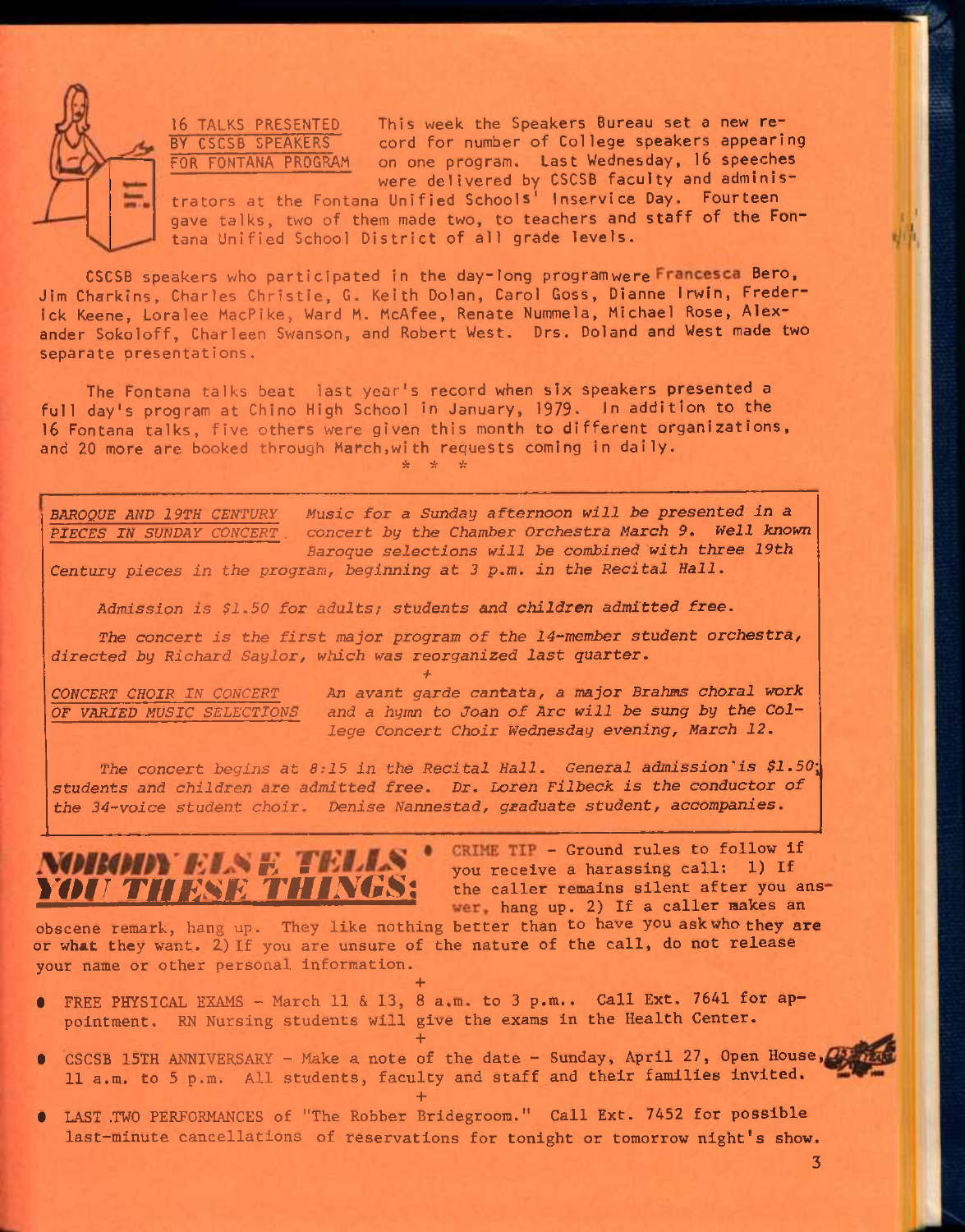Speaking up. William Ackerman (Geography ) spoke to a science class at Eisenhower High School on "Myths & Realities of the Population Problem," Mar. 4. + ;

Frances Coles (Sociology) gave a speech entitled, "Women & the Law: Employment Rights" to a Women in Literature class at Colton High School, Mar.  $4.$ 

James Finley (Public Admin.) presented his talk on "The National Debt Ceiling" to members of the San Bernardino Rotary Club - East at a luncheon meeting held Mar.

**+** 

**+** 

\*\*\*

Alexander Sokoloff (Biology) is addressing students today at Kimbark Elementary School on "Why Not Eat Insects?"

**professional** Frederick Chuang (Theatre Arts) has had an entry accepted in **activities** the Juried Section of the First Biennial Scenography Expositi the Juried Section of the First Biennial Scenography Exposition. March 12-14, at Overland, Kansas, sponsored by the United States

Institute for Theatre Technology. Mr. Chuang was congratulated by the panel of judges for his entry, "Medea," which they unanimously selected, and commended for its showing of understanding of the characters, and especially as one of the few the actually illustrated good texture. The entry is being recommended for considerati to be on the cover of the exposition catalog and will remain on display for the next four years at the Institute.

**+**  Sheldon Kamieniecki (Political Sci.) has had his paper, "The Effect of the 1979 Gasoline Shortage on the Public's Policy Preferences" accepted for presentation to the First National Energy Policy Conference. The meeting is sponsored by West Virginia University and will be held May 1-3 in Morgantown, West Virginia.

William Slout (Theatre Arts) is appearing as a guest artist in the Winter producti of UCR's "Telemachus Clay," an experimental two-act play by Lewis John Carlino, directed by Richard Brown. Dr. Slout plays "The Prophet," in the production which opened Wednesday and runs through Saturday, March 8, and again March 12-15. **\*\*\*** 

**+** 

**rance in The Robert Blackey** (History) has just received a copy of his 70 **publications** bagge booklet. Beginning an Advanced Placement Course in page booklet, Beginning an Advanced Placement Course in European History (Princeton: College Entrance Examination Board, 1980),

**+**  David Shichor (Sociology)has a forthcoming book with D.H. Kelly entitled, Critical Tssues in Juvenile Delinquency, published by Lexington Books: D.C, Heath. He authored one of the chapters "Some Issues of Social Policy in the Field of Juvenil Delinquency" in the above book. \*\*\*

West (Music) has accepted an invitation to serve as co-  $\leq$  chairman of a citizens committee to make recommendations to the architect designing theatre facilities for the State Urban Regional Park.

**+**  Bill Aussieker and Charles Christie (Admin.) will be heard on San Bernardino radio stations KBON and KDIG this coming Sunday, discussing the economic and business future of the Inland Empire. Both stations will carry the half-hour interview at 7 a.m. and it will be repeated on KDIG at 10 p.m. The Interview stems from the community forum on the topic "The Inland Empire in the Coming Decade" which was pre sented on campus earlier. They and the other three members of the original forum, James Finley, Tapie Rohm, and Waseem Khan (Admin.), will be interviewed on Channel 18 (KSCI-TV) later this month and early in April. 4